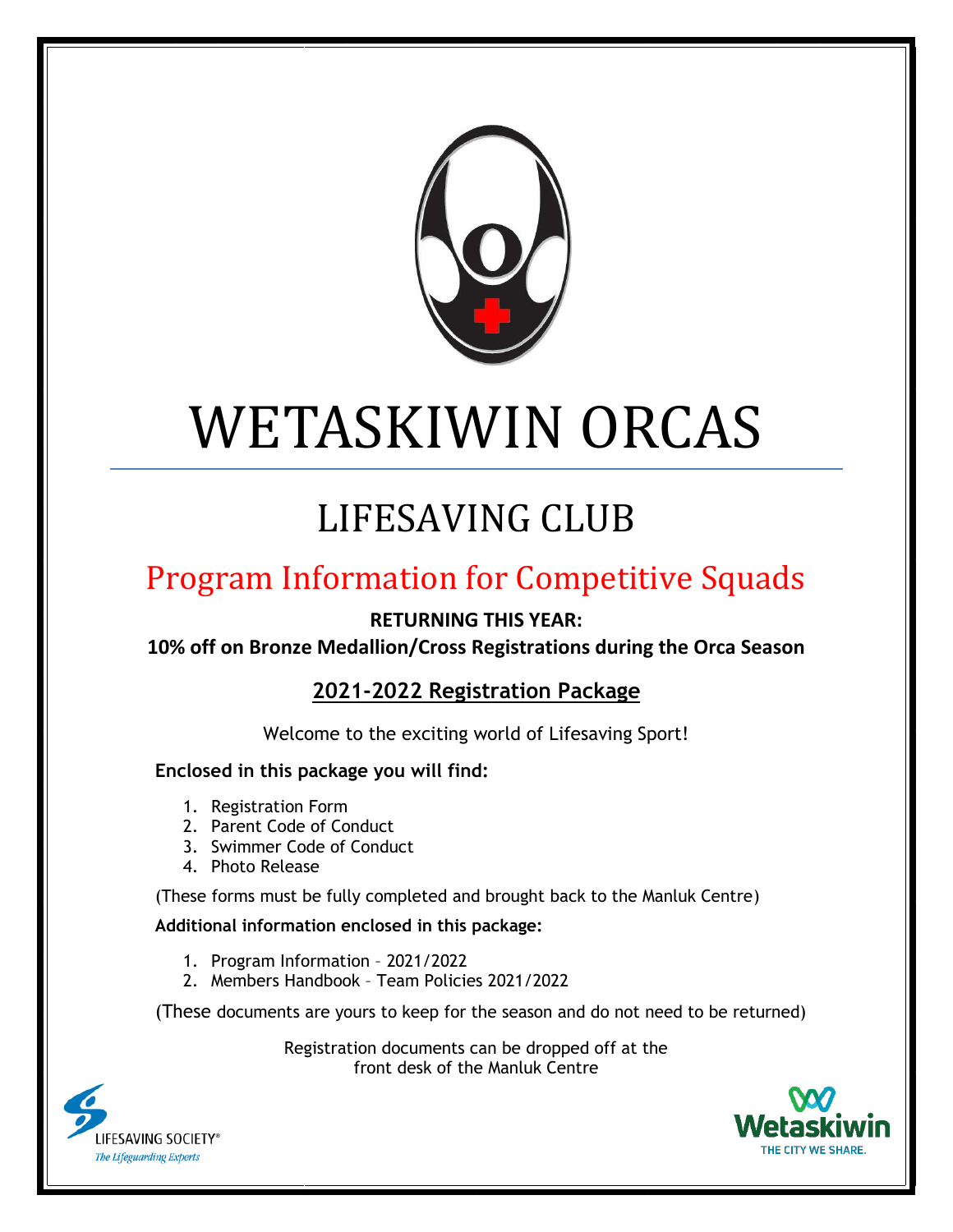



2021/2022

### Welcome to the Program

The City of Wetaskiwin Recreation Department is thrilled to once again be able to offer the Wetaskiwin Orcas Lifesaving Club to the community. We know many of you have not been in the water for some time and that it may seem like starting over for some of our more competitively driven swimmers, but we are hopeful that with time and practice we can pick up where the previous season ended. We will see you all back in the water soon.

It is the goal of the Wetaskiwin Orcas Lifesaving Club to provide a safe and fun environment that allows individuals to improve and grow in both their swimming ability and lifesaving skills. By providing leadership and knowledge, this program strives to give swimmers the potential to achieve, challenge, and set personal bests in practices and at competitions.

The Orca's program is organized into two branches: Recreation squads and Competitive squads. In our Recreation squads, swimmers will focus on development of basic swimming abilities and lifesaving skills. Competitive Squads will focus on Lifesaving Sport and will encourage swimmers to build on existing swimming skills and their spirit of competition. These programs give us the diversity to include swimmers with varying levels of skill, competition, and motivation.

To ensure that swimmers are given the best training possible, we will be accepting a limited number of registrations in each squad. Please return your registration as soon as possible to secure a spot in the squad of your choice. *Final placement of swimmers will be based on individual skills and at the recommendation of the Head Coach.* Please call or email if you have any additional questions or concerns.

**Registration Opens** August 1<sup>st</sup>, 2021, for Returning Members and will open for new members on August 23rd, 2021.

> *City of Wetaskiwin* **Recreation Department:** (780) 361 4444 **Online Registration:** manlukcentre.ca **Email us:** [orcas@wetaskiwin.ca](mailto:orcas@wetaskiwin.ca)

*Tyler Bailer Angela Weinhandl Joanne Dube* Recreation Office Coordinator Aquatic Coordinator



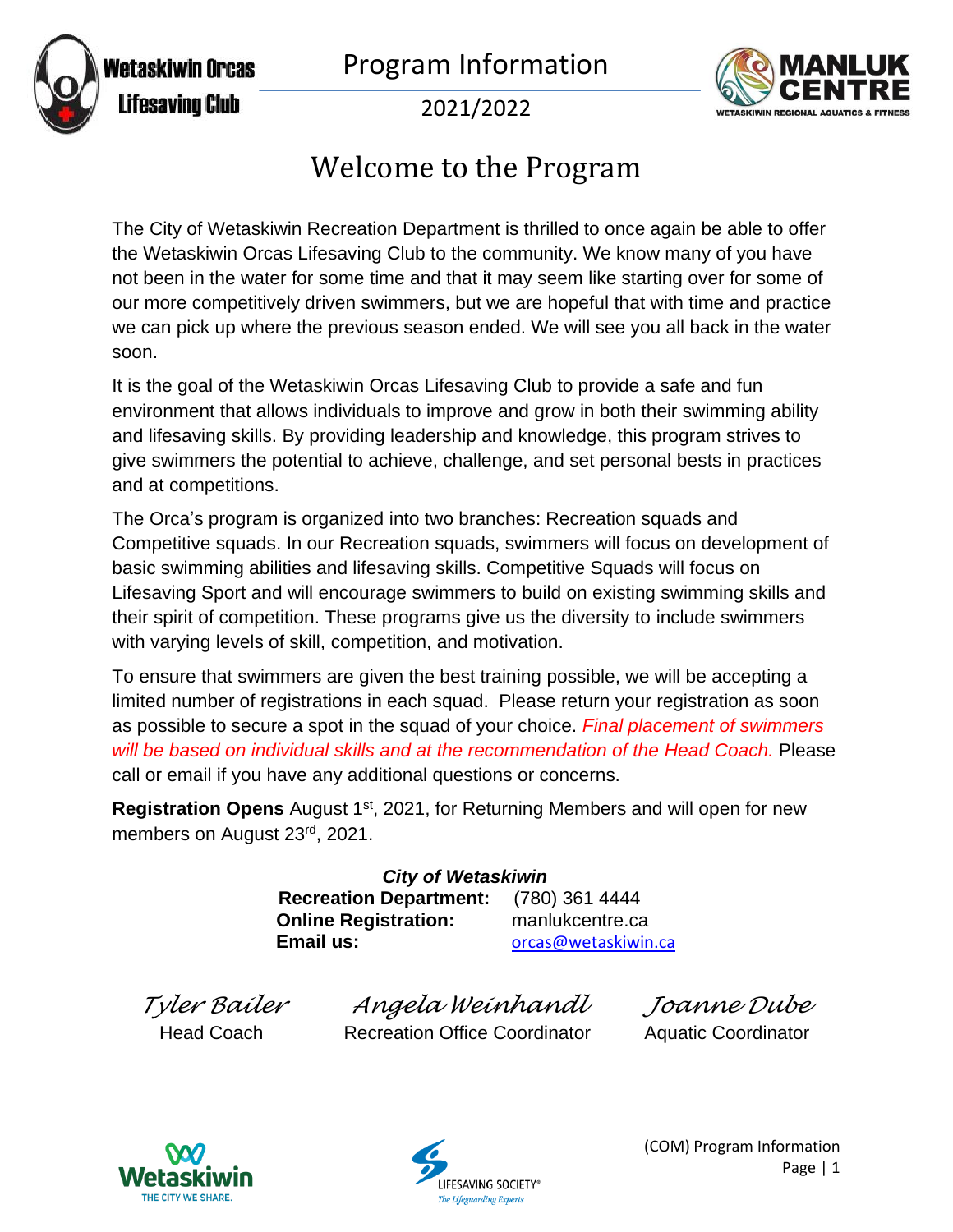





#### **Competitive 2 Day**

**Introduction:** The *Competitive 2 Day squad* is geared to those who are just starting out in Lifesaving Sport and would like to participate at some but not necessarily all competitions during the season. This squad has two options to register in. **Group A** runs on Mondays and Wednesdays and **Group B** runs on Tuesdays and Thursdays. Swimmers in this squad will swim alongside swimmers in the 4 Day squad.

#### **Prerequisites:**

- Ages 8-16
- Ability to swim 50m continuously
- Completed Red Cross Swim Kids 5 or equivalent skills
- **Season: Group A –** September 13<sup>th</sup>, 2021 April 13<sup>th</sup>, 2022 Group B - September 14<sup>th</sup>, 2021 - April 14<sup>th</sup>, 2022

Provincial Prep week is the last week before provincials and will be limited only to swimmers competing at provincials.

**Practices: Group A –** Monday & Wednesday 4:00pm – 5:30pm **Group B –** Tuesday & Thursday 4:00pm – 5:30pm **No School** = **No Practice** (WRPS Calendar)

| <b>Cost:</b> | \$450.00 | (Early Bird \$425.00)            |
|--------------|----------|----------------------------------|
|              | \$50.00  | Lifesaving Activation fee        |
|              | \$500.00 | Total (\$475.00 with Early Bird) |

#### **Competitive 3 Day**

**Introduction:** The *Competitive 3 Day squad* has a later practice time to accommodate families who live outside of the Wetaskiwin area. This squad will challenge swimmers to further improve their swimming abilities and development of lifesaving sport skills to be used in competition. Swimmers in this squad are encouraged to attend the majority of competitions during the season including Provincials.

#### **Prerequisites:**

- Ages 8-16
- Ability to swim 100m continuously
- Completed Red Cross Swim Kids 6 or equivalent skills
- Previously competed in Lifesaving Sport and/or approved by Head Coach

**Season:** September 13<sup>th</sup>, 2021 – April 13<sup>th</sup>, 2022

Provincial Prep week is the last week before provincials and will be limited only to swimmers competing at provincials.



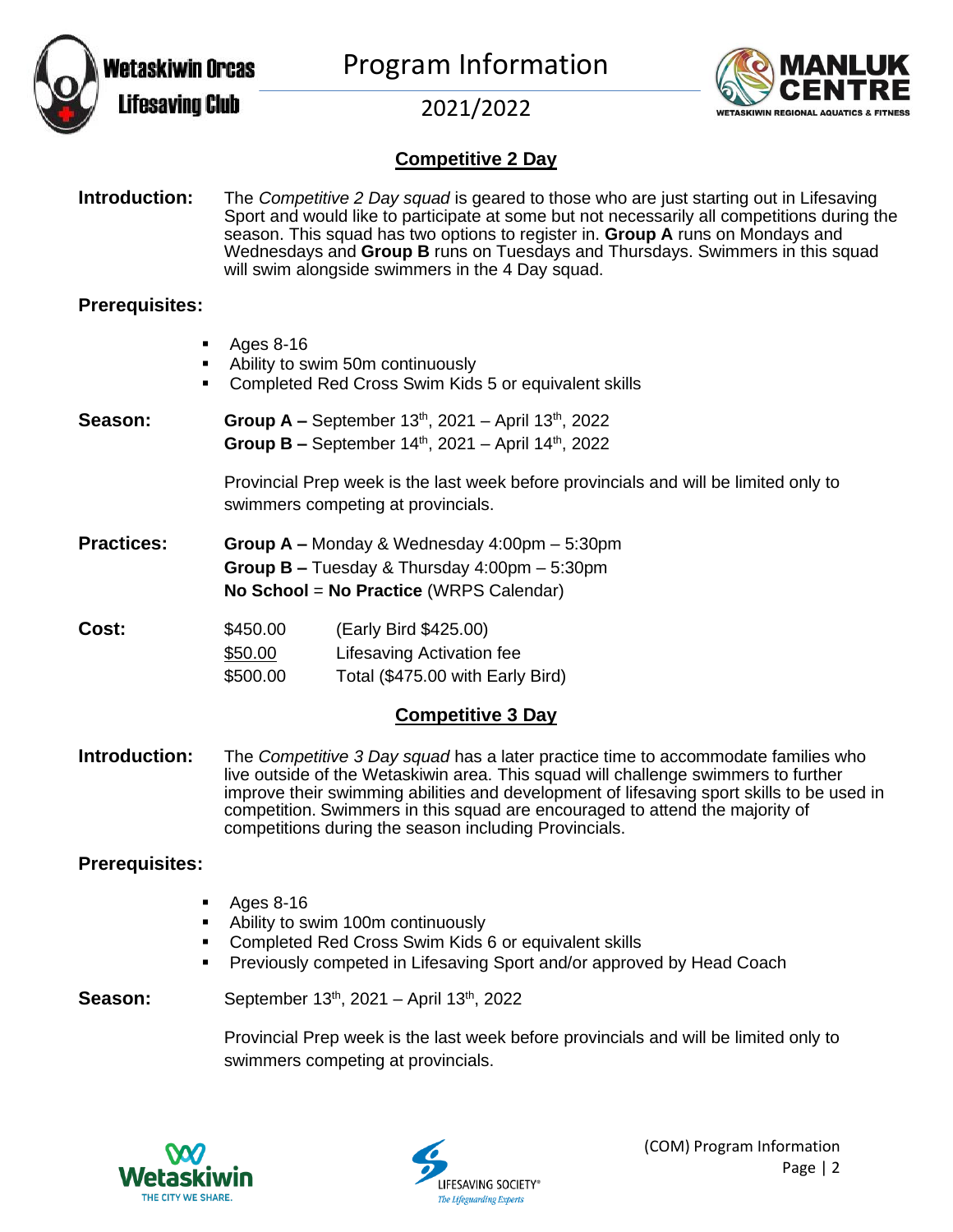|                       | Wetaskiwin Orcas<br><b>Lifesaving Club</b> | <b>Program Information</b><br>2021/2022                                                                                                                                                                                                                                                                                                                                                 | MANLUK<br>NETASKIWIN REGIONAL AQUATICS & |  |  |
|-----------------------|--------------------------------------------|-----------------------------------------------------------------------------------------------------------------------------------------------------------------------------------------------------------------------------------------------------------------------------------------------------------------------------------------------------------------------------------------|------------------------------------------|--|--|
| <b>Practices:</b>     |                                            | Monday, Wednesday, and Friday 5:30pm - 7:00pm<br>No School = No Practice (WRPS Calendar)                                                                                                                                                                                                                                                                                                |                                          |  |  |
| Cost:                 | \$525.00<br>\$50.00<br>\$575.00            | (Early Bird \$500.00)<br>Lifesaving Activation fee<br>Total (\$550.00 with Early Bird)                                                                                                                                                                                                                                                                                                  |                                          |  |  |
|                       |                                            | <b>Competitive 4 Day</b>                                                                                                                                                                                                                                                                                                                                                                |                                          |  |  |
| Introduction:         |                                            | The Competitive 4 Day squad swims four days per week and will focus on the<br>development of proper swimming and Lifesaving Sport techniques for use in<br>competitions. Daily attendance is an important part of this squad in order to achieve this<br>goal. Swimmers in this squad are encouraged to attend the majority of competitions<br>during the season including Provincials. |                                          |  |  |
| <b>Prerequisites:</b> |                                            |                                                                                                                                                                                                                                                                                                                                                                                         |                                          |  |  |
|                       | ٠<br>٠<br>٠                                | Ages 9-16<br>Ability to swim 100m continuously<br>Completed Red Cross Swim Kids 6 or equivalent skills<br>Previously competed in Lifesaving Sport and/or approved by Head Coach                                                                                                                                                                                                         |                                          |  |  |
| Season:               |                                            | September 13 <sup>th</sup> , 2021 – April 14 <sup>th</sup> , 2022                                                                                                                                                                                                                                                                                                                       |                                          |  |  |
|                       |                                            | Provincial Prep week is the last week before provincials and will be limited only to<br>swimmers competing at provincials.                                                                                                                                                                                                                                                              |                                          |  |  |
| <b>Practices:</b>     |                                            | Monday to Thursday 4:00pm - 5:30pm<br>No School = No Practice (WRPS Calendar)                                                                                                                                                                                                                                                                                                           |                                          |  |  |
| Cost:                 | \$600.00<br>\$50.00<br>\$650.00            | (Early Bird \$550.00)<br>Lifesaving Activation fee<br>Total (\$600.00 with Early Bird)<br><b>Focus Plus</b>                                                                                                                                                                                                                                                                             |                                          |  |  |
|                       |                                            |                                                                                                                                                                                                                                                                                                                                                                                         |                                          |  |  |

**Introduction:** The *Focus Plus squad* is for older swimmers who enjoy the challenge of Lifesaving Sport. Swimmers will train with more intensity for the purpose of going beyond the Provincial level and being successful at the National level and possibly International level of Lifesaving Sport Competition.

#### **Prerequisites:**

- Ages 15-21
- Ability to swim 400m continuously
- **Previously competed in Lifesaving Sport and/or approved by Head Coach**
- Completed the Lifesaving Society's Bronze Medallion certification (or plan to take it during the Orca season)



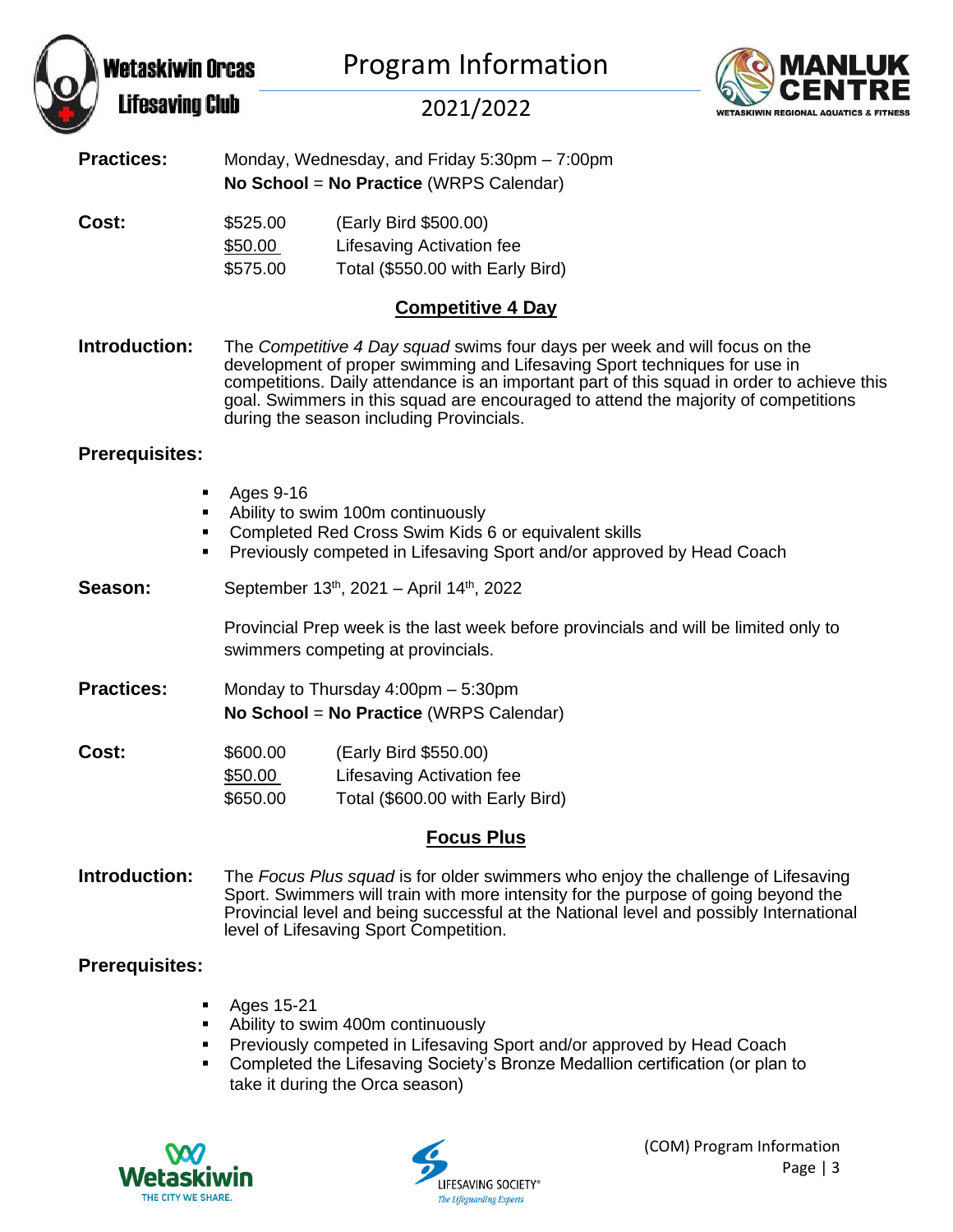



2021/2022

- **Note:** Swimmers who are younger than the prerequisite age may participate in this squad if first approved by the Head Coach.
- **Season:** September 13<sup>th</sup>, 2021 April 14<sup>th</sup>, 2022

Provincial Prep week is the last week before provincials and will be limited only to swimmers competing at provincials.

**Practices:** Monday to Thursday 5:30pm – 7:30pm Friday 4:00pm – 5:30pm **No School** = **No Practice** (WRPS Calendar)

| <b>Cost:</b> | \$750.00 | (Early Bird \$700.00)     |
|--------------|----------|---------------------------|
|              | \$50.00  | Lifesaving Activation fee |
|              | \$800.00 | Total                     |

#### **Focus Plus Nationals**

- **Introduction:** Focus Plus Nationals allows swimmers who are competing at the National level to continue to train with the team, after the regular Orca season has concluded and until the National event.
- **Prerequisites:** Competed in the 2021/2022 Orca Season as a member of the Focus Plus squad and plans to attend Nationals.
- **Note:** The cost of this season and the practice times will be determined by the Head Coach at a later date and is dependent on the interest of the swimmers and on pool availability.

#### **Junior Coaching**

**Introduction:** This is a volunteer program designed for those who have an interest in becoming a Lifesaving Sport Coach. Junior Coaches are paired with senior coaches. They will assist the senior coaches in making day to day lesson plans along with giving instruction to the swimmers. The goal of this program is to teach the instructional skills to better prepare potential candidates for the Lifesaving Society Lifesaving Instructor course as well as the Lifesaving Sport Coach Course.

#### **Prerequisites:**

- Ages  $14+$
- Completed Red Cross Swim Kids 10 or equivalent skills
- Previously competed in Lifesaving Sport
- Completed the Lifesaving Society's Bronze Medallion certification
- Must be approved by the Head Coach

**Season:** October 6<sup>th</sup>, 2021 – March 25<sup>th</sup>, 2022